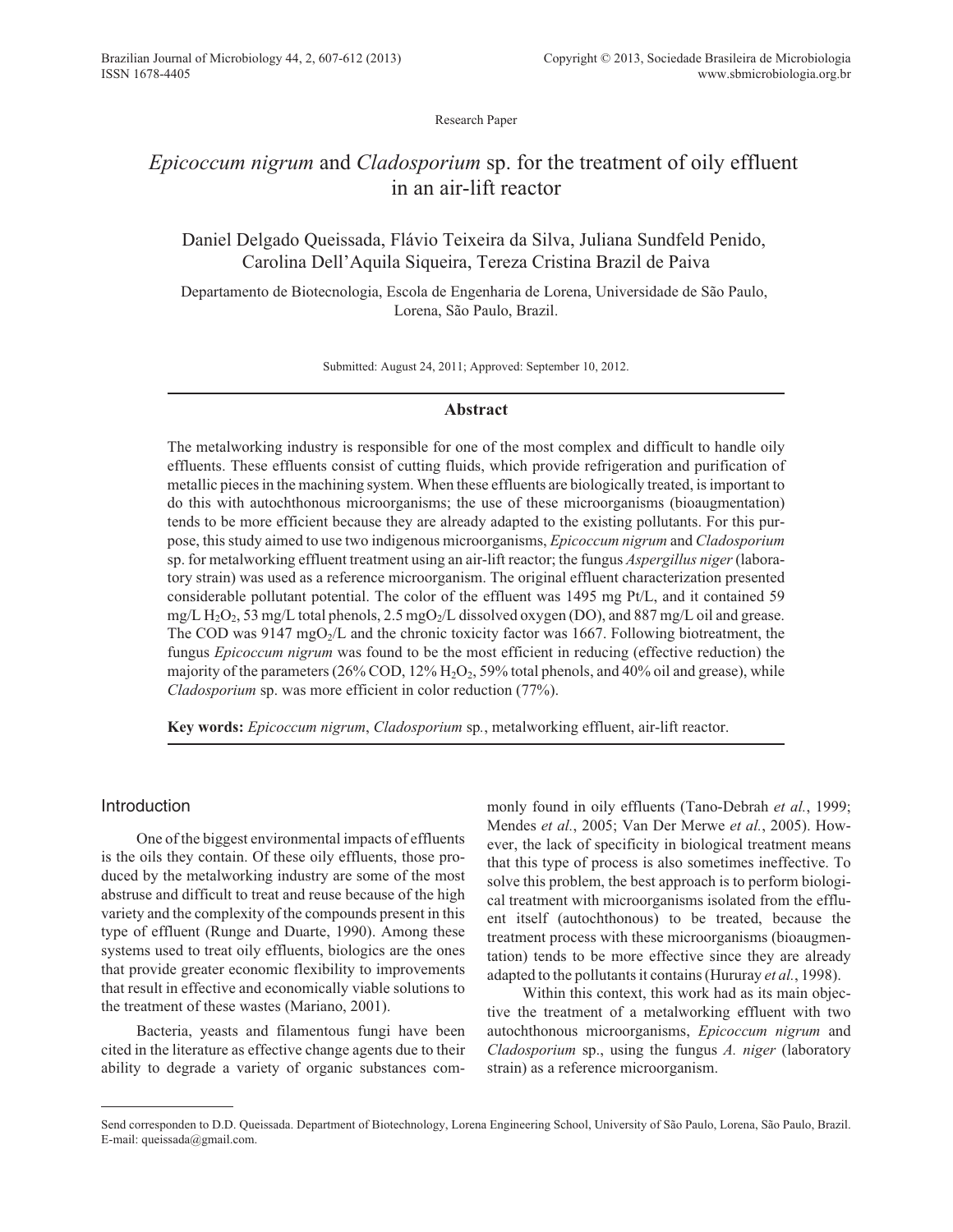# Materials and Methods

# **Effluent**

We used the effluent from the demulsification step (oil-water separation) by acidification from the metalworking industry in the region of Vale do Paraiba in São Paulo State, Brazil. This step (demulsification) was performed by the industry for the removal of excess oil in the effluent. The watery part of the effluent after demulsification was collected so that the sample taken for the studies was representative of the whole. The total sample was 40 L (distributed into two 20 L bottles). The sampling volume was also divided in aliquots of 40 mL, 600 mL, 1.5 L, and 3.5 L, stored in plastic containers and kept in a cold chamber at -18 °C. However, prior to storage, separate 4 L bottles (divided into two 2 L bottles) were for set aside microorganism isolation. The isolation was performed through the technique pour-plate (Pelczar *et al.*, 1997).

## Characterization of metalworking effluent

### pH determination

The pH of the effluent sample was determined using an Analion PM608 pH meter with an Analion V627 electrode.

### Color determination

Color was measured according to modified CPPA standard methodology (CPPA, 1975). In all determinations, the samples were first centrifuged for 15 min at 10,500 rpm and the pH was adjusted to 7.6 with NaOH 1 mol/L. The solution absorbance in the visible spectrum was determined at 465 nm against distilled water in a UV/VIS Hitachi U2000 spectrophotometer. The absorbance values were converted into milligrams of platinum per liter (mg Pt/L) according to Eq. (1).

$$
Color = 500 \frac{A_1}{A_2} \tag{1}
$$

where  $A_1$  = Absorbance of a platinum - cobalt standard solution of 500 mg Pt/L,  $A_{465} = 0.132$  and  $A_2 =$  Absorbance of the effluent, measured at 465 nm.

### Hydrogen peroxide determination (H<sub>2</sub>O<sub>2</sub>)

The hydrogen peroxide  $(H_2O_2)$  concentration was determined according to the procedure adapted from Oliveira *et al.* (2001), based on the reaction between  $H_2O_2$  and the metavanadate ion  $(VO_3)$ . The reaction leads to the formation of ion peroxovanadate  $(VO_3+)$ , which absorbs at 450 nm. Calibration curves were prepared from aqueous solutions of  $H_2O_2$ , there being a linear response range between 5 and 200 mg/L. For the determination, an aliquot of 1 mL of sample was added to 1 mL of ammonium metavanadate solution  $(NH_4VO_3)$  under constant agitation, and after 2 min, the absorbance was read at 450 nm on a UV/VIS Hitachi U2000 spectrophotometer. The  $H_2O_2$  concentration of the sample was obtained by interpolation of the absorbance measured in the sample, in the calibration curve.

Chemical oxygen demand (COD), total phenols (TF), oils and grease (O&G) and dissolved oxygen (DO) determination

The COD, TF, O&G and DO (Winkler method) determinations were performed according to methods described in APHA (1998).

#### Chronic toxicity determination

To determine the chronic toxicity, we used the green alga *Pseudokirchneriella subcaptata*; the determination followed the methodology NBR 12648/05 (ABNT, 2005).

### Biotreatment in an air-lift reactor

Treatments were performed with the selected microorganisms *Epicoccum nigrum* and *Cladosporium* sp., and compared to treatment without inoculum (S/I), for the observation of the possible oxidation of compounds of the effluent arising from the oxygenation and photolysis. For this, the microorganisms were transferred to tubes containing PDA (Potato Dextrose Agar) and incubated for 120 h in the dark at 28 °C. After this period, the culture was suspended in 10 mL of distilled water and autoclaved. Then, the cells were quantified in a Neubauer chamber, standardizing to a volume containing  $10<sup>8</sup>$  spores. Each aliquot of the suspension was added to the air-lift reactor, containing 350 mL of raw effluent, in triplicate, with the pH adjusted to 6.5. The treatment was for 7 days at 28 °C and under a flow of air, previously filtered, 80-90 mL/min, controlled by rotameter. After treatment, the effluent was allowed to rest for 24 h, and the aqueous phase was collected for the determination of the selected parameters after treatment. Figure 1 shows a schematic diagram of the reactor that was used in this experiment.



**Figure 1** - Air-lift bioreactor.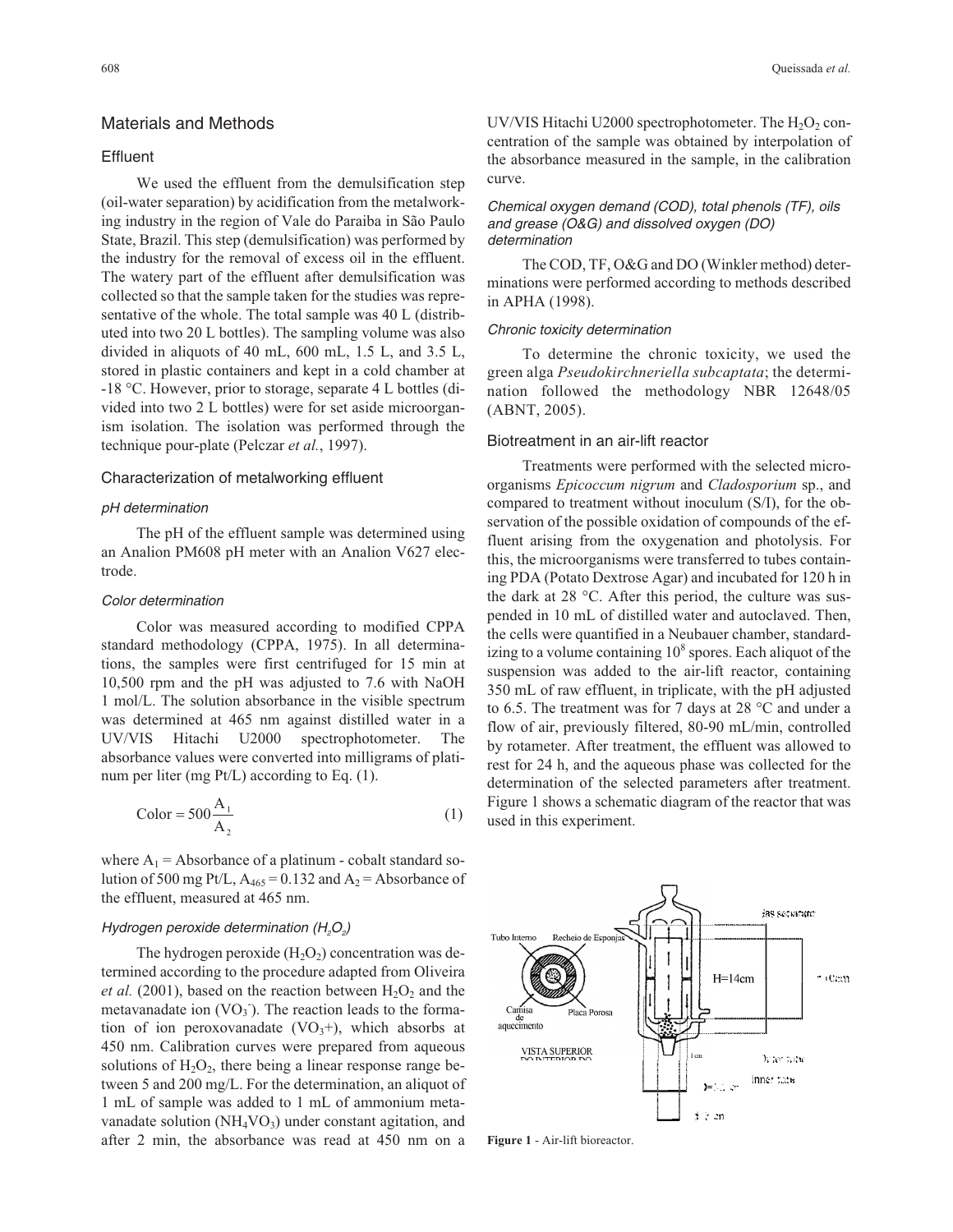# Results and Discussion

### Characterization of metalworking effluent

The results of the physicochemical characterization of the effluent are presented in Table 1. The results indicate that this was a highly polluting effluent, due to the high acidity (pH  $1.7 \pm 0.1$ ) and coloration (1495  $\pm$  149 mg Pt/L).

The coloration was associated with chromophore compounds present in the effluent. Disposal of this effluent may be harmful to the receiving body of water, since it increases the blockage of light, which consequently affect photosynthesis, and also hinders the transfer of atmospheric oxygen into the *aquatic* environment, thus reducing the dissolved oxygen content (CETESB, 2009).

The high COD (9147  $\pm$  514 mg/L) was attributed to the presence of a high content of dissolved organic matter. Several authors have described metalworking effluents to have high COD values. Cheng *et al.* (2006) determined a COD of 8,000 mg/L in a metalworking effluent. Van der Gast and Thompson (2004) found a COD of approximately 10,000 mg/L in a similar effluent. Monteiro (2006) characterized a metalworking effluent similar to the one used in the present study and determined a COD of approximately 3,700 mg/L. Oily effluents generally have complex and highly variable characteristics, whether physical, chemical or biological, and their decomposition increases the COD, thus reducing the OD, and causes harmful changes in aquatic ecosystems (CETESB, 2009).

Hydrogen peroxide  $(H_2O_2)$  was found at a concentration of 59  $\pm$  1 mg/L. Its presence in this effluent type is common because it is used as a fungicide and bactericide in cutting oils to prevent the contamination of the cutting fluid (Canter, 2008; Peres *et al.*, 2008).

The high concentration of total phenolics  $(5.4 \pm$ 0.4 mg/L) was a limiting characteristic of the effluent, since under CONAMA (2012) resolution 430/11, the maximum permitted concentration is 0.5 mg /L. The toxicity of phe-

**Table 1** - Physico-chemical properties of the effluent.

| Parameters             | Results          | Standard* |  |
|------------------------|------------------|-----------|--|
| Temperature            | $25^{\circ}$ C** | $<$ 40 °C |  |
| pH                     | $1.7 + 0.1*$     | $5 - 9$   |  |
| Color $(mg Pt/L)$      | $1.495 \pm 149*$ | 75        |  |
| $COD$ (mg/L)           | $9.147 + 514$    | ND.       |  |
| $H_2O_2$ (mg/L)        | $59 + 1$         | ND.       |  |
| Total phenols $(mg/L)$ | $5.4 + 0.4*$     | 0.5       |  |
| DO(mg/L)               | $2.5 + 0.2*$     | > 5       |  |
| $O&G$ (mg/L)           | $887 + 55*$      | 20        |  |
| C. Tox (Tox. factor)   | 1667             | ND        |  |

\* - value not allowed by federal and state legislation.

\*\* - value allowed by legislation.

ND - Value not defined in legislation.

nolic compounds in oily effluents has been extensively studied and it is well-established that the presence of these contaminants at levels of mg/L significantly impairs the receiving body of water (Guerra, 2001). Moreover, the phenolic pollutants may also cause toxicity to the microorganisms used in biological treatment systems of oily effluents (Mishra *et al.*, 1995).

The industrial effluents usually contain more than one type of pollutant phenolic, and those with more complex structures are often more toxic than the phenol molecule (Zhou and Fang, 1997). Another undesirable characteristic of these contaminants is the fact that they can react with chlorine, producing chlorophenols and polychlorophenols, which are carcinogenic compounds (Colarieti *et al.*, 2002).

The low concentration of DO (2.5  $\pm$  0.2 mg O<sub>2</sub>/L) was certainly related to the high COD, which consequently reduces the DO concentration, a common characteristic of oily effluents. Ekundayo and Fodeke (2000) determined a DO of 5 mg/L in a receiving tank of various oily effluents, including those from the metalworking industry. Ferreira *et al.* (2000) found an DO less than 1 mg/L in an untreated effluent from an oil refinery, while Conceição *et al.* (2005) detected a higher level of DO in a refinery oily effluent, at a level of approximately 7 mg /L, thus showing that the DO level is quite variable in different oily effluents generated by different industries.

In this work, we also determined the O&G concentration (887  $\pm$  55 mg/L), which, according to the methodology in item 2.4.8., are associated with soluble substances in n-hexane. These substances include fatty acids, animal fats, soaps, greases, oils, waxes, and mineral oils (CETESB, 2009). Similar results of the O&G concentration in oily effluents are reported in the literature. Damato *et al.* (1997) reported 871 mg/L of O&G in an effluent containing cutting fluid. In another study, Tessaro (2008) found a concentration of 9942 mg/L of O&G in a metalworking effluent. Furthermore, Schoeman and Novhe (2007) worked with a similar effluent, and determined a concentration of 19,794 mg/L.

The high O&G value and the effluent color, but also the low DO value and pH, led to an initial interpretation that the effluent could be highly toxic. That was confirmed by the results of the chronic toxicity test on the green alga *Pseudokirchneriella subcaptata*, which showed a toxicity factor (ToxF) of 1667. Generally, algae are 50% more sensitive than invertebrates and fish in toxicological studies using industrial effluents (Hartmann, 2005). Monteiro (2006) observed a ToxF of approximately 1,300 when conducting chronic toxicity tests with *P. subcaptata* using the same type of effluent.

# Biotreatment in an air-lift reactor

This stage of the work involved treatment with the selected microorganisms (*E. nigrum and Cladosporium* sp.) and treatment without inoculum (W/I) to observe a possible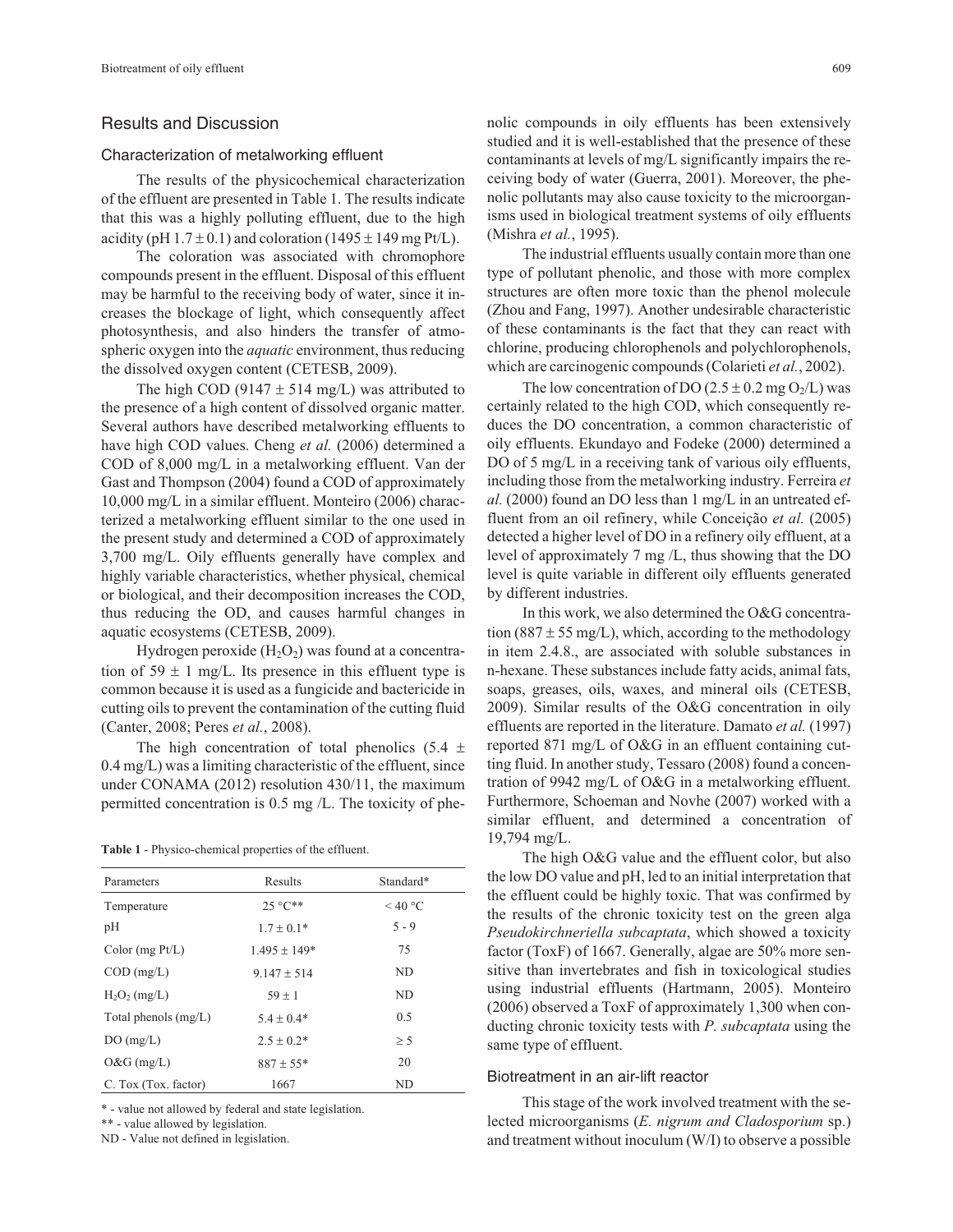contribution of compound oxidation due to photolysis and aeration in the treatment system.

The aim of the study was to assess which microorgan ism was more effective in the treatment of wastewater from the cutting fluid, using an oxygenated (air-lift) system. The advantages of using an "air-lift" reactor are the simplicity of the equipment, thus facilitating its handling, the decrease of shear to cells, thus avoiding their disruption, good mix ing and better asepsis during long operations, due to the elimination of a stem shaker (Gouveia *et al.*, 2000).

The treatments lasted for 7 days, containing 350 mL of effluent with the pH adjusted to 6.5 and 28 °C. The re sults of these treatments are shown in Tables 2 and 3.

The treatment without inoculum (W/I) reduced  $H_2O_2$ to  $92 \pm 2\%$  and increased the DO to  $228 \pm 3\%$ . The  $H_2O_2$ consumption was possibly brought about by photolysis, due to the *natural light* that the reactor received during treatment. The dissolved oxygen increase in the sample after treatment was expected since  $O_2$  was added during the process; additionally, this may have increased through H2O2 decomposition (Suznjevic *et al.*, 1997). The treatment without inoculum still reduced the sample color by  $10 \pm 2\%$ ; this may have occurred by the destruction of chromophore groups and/or mineralization of organic compounds, respectively, by hydroxyl radicals formed by the possible decomposition of H 2 O <sup>2</sup> (Mattos *et al.*, 2003). However, in relation to other determined parameters after treatment, the system without inoculum did not have a significant influence.

Table 3 presents the results obtained with biological treatment in the air-lift reactor with *autochthonous* fungi in the effluent (*E. nigrum* and *Cladosporium* sp.) and the reference fungus *A. niger*.

Following wastewater treatment in the air-lift reactor, it was observed that the pH effectively increased on aver age by  $10 \pm 2\%$  after treatment. This increase in pH may be associated with the decomposition of fatty acids present in the sample, by the enzymatic action of fungi (Mendes *et al.* , 2005).

**Table 2** - Post-treatment parameters in the air-lift bioreactor in effluent without inoculum (W/I).

| Value         | Reduction $(\%)$ ** |
|---------------|---------------------|
| $6.4 \pm 0.1$ | $2 + 2$             |
| $1345 + 15$   | $10 \pm 2$          |
| $9056 + 54$   | $1 \pm 1$           |
| $4.7 \pm 0.1$ | $92 + 2$            |
| $5.2 + 0.2$   | $4 \pm 4$           |
| $8.2 + 0.1$   | $228 \pm 3*$        |
| $860 + 18$    | $3 + 2$             |
| 1634          | 2                   |
|               |                     |

\* - percentage increase.

| Parameters post treatment       |                |                              |                        |                | Microorganisms             |                        |                |                            |                        |
|---------------------------------|----------------|------------------------------|------------------------|----------------|----------------------------|------------------------|----------------|----------------------------|------------------------|
|                                 |                | A. niger                     |                        |                | E. nigrum                  |                        |                | Cladosporium sp.           |                        |
|                                 | Value          | reduction $(%)$<br>Effective | Total reduction<br>(9) | Value          | reduction (%)<br>Effective | Total reduction<br>(%) | Value          | reduction (%)<br>Effective | Total reduction<br>(2) |
| Ph                              | $7.0 \pm 0.1$  | $10 \pm 2*$                  | $2 + 1*$               | $7.0 \pm 0.1$  | $10 \pm 2*$                | $2 \pm 1*$             | $6.7 \pm 0.1$  | $4 \pm 2*$                 | $1 \pm 1$              |
| Color (mg Pt/L)                 | $430 \pm 5$    | $68 \pm 4$                   | $71\pm3$               | $430 \pm 5$    | $68 \pm 4$                 | $71 \pm 3$             | $309 \pm 3$    | $77 + 4$                   | $19\pm 4$              |
| $\mathrm{COD}\;(\mathrm{mg/L})$ | $7154 \pm 150$ | $21 \pm 1$                   | $22 \pm 1$             | $6701 \pm 175$ | $26 \pm 1$                 | $27 \pm 1$             | $8241 \pm 140$ | $9 \pm 1$                  | $10\pm1$               |
| $\rm H_2O_2\,(mg/L)$            | $4.6 \pm 0.1$  | $2 \pm 1$                    | $92 \pm 2$             | $4.1 \pm 0.1$  | $12 \pm 3$                 | $93 \pm 2$             | $4.3 \pm 0.1$  | $8 \pm 3$                  | $93 \pm 2$             |
| Total phenols (mg/L)            | $3.2 \pm 0.1$  | $39 \pm 4$                   | 41 $\pm$ 2             | $2.1 \pm 0.1$  | $59 \pm 4$                 | $61 \pm 2$             | $2.9 \pm 0.1$  | $44\pm4$                   | $46 \pm 2$             |
| DO(mg/L)                        | $7.8 \pm 0.2$  | 5 ± 2                        | $212 \pm 5*$           | $7.4 \pm 0.3$  | $10\pm2$                   | $196 \pm 8*$           | $6.9 \pm 0.1$  | $16 \pm 4$                 | $176 \pm 3*$           |
| $O\&G\ (mgL)$                   | $783 \pm 15$   | $9 + 4$                      | $12 \pm 3$             | $516 \pm 10$   | $40 \pm 2$                 | $42 \pm 1$             | $602 \pm 15$   | $30 \pm 4$                 | $32 \pm 3$             |
| C. Tox (Tox. factor)            | 1487           | ๑                            |                        | 850            | 48                         | $\frac{49}{5}$         | 899            | 45                         | 46                     |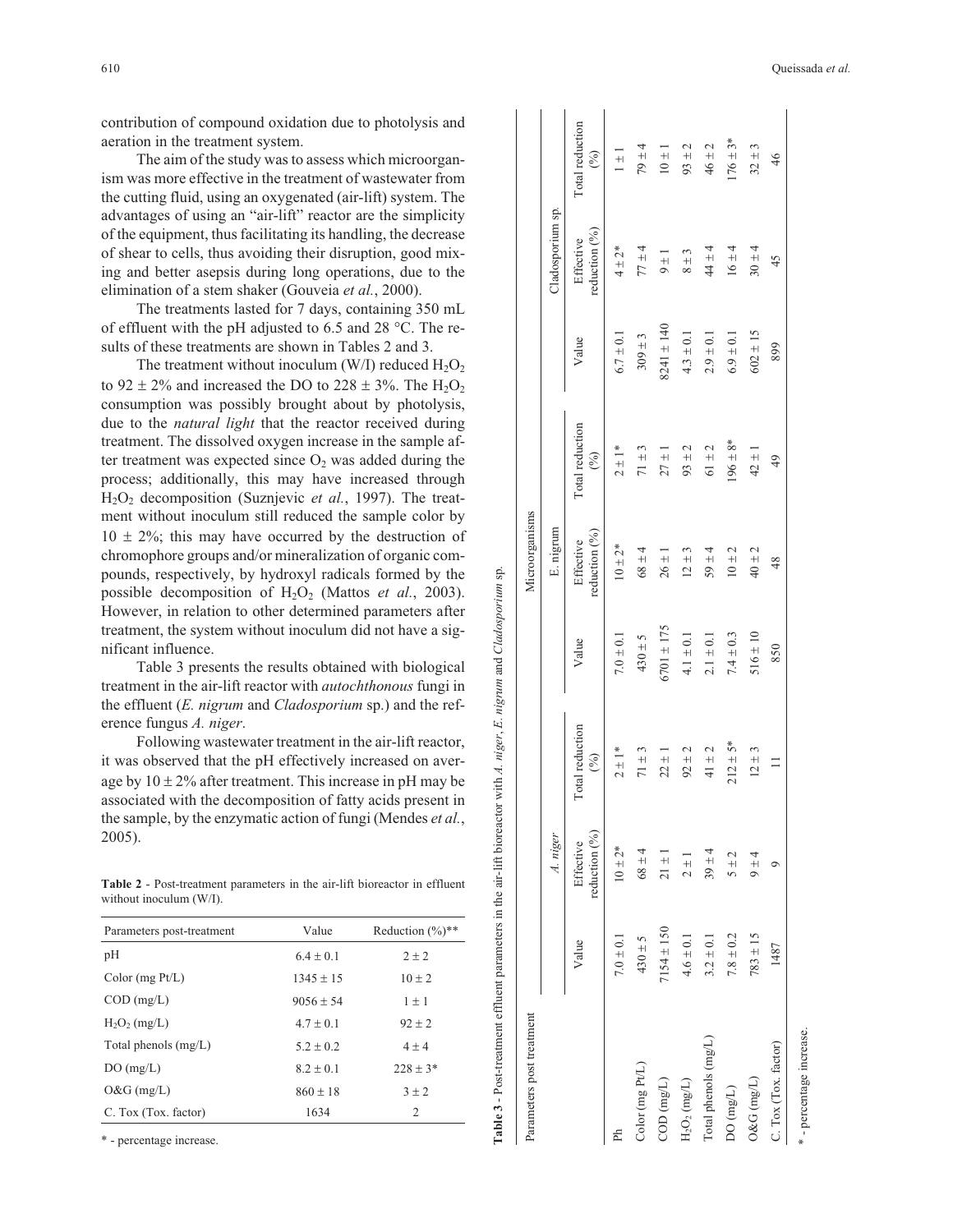The effective color reduction was similar with the three fungi. Using *Cladosporium* sp., the reduction was  $77 \pm 4\%$ , while for *E. nigrum* and *A. niger* this was  $68 \pm 4\%$ .

The effective COD reduction was more significant when the effluent was treated using *E. nigrum*, with a  $26 \pm 1\%$  reduction. Using the reference fungus *A. niger*, this reduction was smaller, reaching  $21 \pm 1\%$ . Van der Merwe *et al.* (2005) studied the biological treatment of oily effluents, with a pH around 5.5 and a temperature of 30 °C. However, these authors inoculated the effluent with a fungal consortium, and achieved a maximum COD reduction of 51%.

The effective  $H_2O_2$  reduction was more intense using the fungus *E. nigrum* ( $12 \pm 3\%$ ), while *A. niger* had virtually no effect on reducing this parameter.

In all treatments with the autochthonous microorganisms, the concentration of total phenolics (TP) in the effluent achieved reductions above 40%. The microorganism *E. nigrum* caused the greatest reduction  $(59 \pm 4\%)$ , compared to  $44 \pm 4$  and  $39\% \pm 4\%$  achieved with *Cladosporium* sp. and *A. niger*, respectively.

It was observed that the treatment without inoculum was associated with an increase in DO, possibly due to the addition of the same during treatment. However, taking into account treatment with the microorganisms, reductions in DO levels were seen at the end of treatment. Treatment with the fungus *Cladosporium* sp., with more effective consumption of oxygen, reduced the DO concentration by  $16 \pm$ 4%. However, when treatment was performed with the fungi *E. nigrum* and *A. niger*, the DO of the effluent was effectively reduced by  $10 \pm 2\%$  and  $5 \pm 2\%$  respectively.

The treatments performed with the effluent autochthonous microorganisms were also more effective in O&G reduction than the treatment that used the reference fungus *A. niger*. Using *E. nigrum* and *Cladosporium* sp., the effective reductions were  $40 \pm 1\%$  and  $30 \pm 4\%$ , respectively. However, with *A. niger*, the effective reduction was only  $9 \pm 4\%$ .

This possibly occurred due to *autochthonous* microorganisms are already adapted to the effluent under study. Tano-Debrah *et al.* (1999) treated a sample of oily effluent for 7 days at 30 °C and pH 7, with the inoculation of  $5x10<sup>8</sup>$ spores/mL of different microorganisms (no identification) and obtained 86% O&G degradation, increasing the DO of the sample by 30% and reducing its COD to 60%.

*E. nigrum* and *Cladosporium* sp. also effectively and more significantly reduced the chronic toxicity (C. Tox.) of the effluent compared to the reference microorganism *A. niger.* While *E. nigrum* and *Cladosporium* sp. effectively reduced the C. Tox. to 48% and 45%, respectively, *A. niger* reached an effective reduction of 9%. We observed that the effective chronic toxicity reductions achieved by the three fungi (*A. niger*, 9%; *E. nigrum*, 48% and *Cladosporium* sp., 45%) were similar when compared with the effective reductions in oils and greases  $(9 \pm 4\%, 40 \pm 2\%$  and  $30 \pm 4\%$ ).

Therefore, the oil and grease constituents of the effluent may be one of the main factors that determine the chronic toxicity.

### **Conclusion**

The characterization of crude oily wastewater showed that, in terms of the determined parameters, it had a high pollution potential. Biotreatment in an air-lift type reactor reduced all determined parameters, except pH, which increased on average by 10%. The fungus *Epicoccum nigrum* was more effective in reducing most of the determined parameters (COD,  $H_2O_2$ , TP, O&G and C. Tox.). However, *Cladosporium* sp. was more effective in color reduction. These are, therefore, microorganisms with a high potential to reduce pollution-related parameters in this effluent type compared with the reference microorganism *A. niger*.

# Acknowledgments

The authors thank FAPESP for the financial support and Lucia C. B. Castro for the essential technical support.

### **References**

- ABNT Associação Brasileira de Normas Técnicas. (2005). NBR 12648: Ecotoxicologia aquática - Método de ensaio com algas (*Chlorophyceae*). Rio de Janeiro.
- APHA Standard Methods for the Examination of Water and Wastewater. (1998). American Public Health Association, Washington D.C.
- Canter N (2008) Waste treatment of chlorinated phenolic biocides. Tribol Lubric Tech October 18-19.
- CETESB Companhia de Tecnologia de Saneamento Ambiental (2009). Qualidade das Águas Interiores no Estado de São Paulo. Série Relatórios. Apêndice A - Significado Ambiental e Sanitário das Variáveis de Qualidade das Águas e dos Sedimentos e Metodologias Analíticas e de Amostragem, 19-20.
- Cheng C, Phipps D, Alkhaddar RM (2006) Thermophilic aerobic wastewater treatment of waste metalworking fluids. Water Environ J 20:227-232.
- Colarieti ML, Toscano G, Greco JRG (2002) Soil-catalyzed polymerization of phenolics in polluted waters. Water Res 36:3015-3022.
- Conselho Nacional do Meio Ambiente. (2012) Resolução nº 430/11. Available at: http://www.mma.gov.br. Accessed 21 Jun 2012.
- Conceição DM, De Angelis DA, Bidoia ED, De Angelis DF (2005) Fungos filamentosos isolados do Rio Atibaia, SP e refinaria de petróleo biodegradadores de compostos fenólicos. *Arqu Inst Bio* Junho 99-106.
- CPPA Canadian Pulp and Paper Association. (1975). Technical Section Standart Test Methods, H5P, Montreal.
- Damato M, Sobrinho PA, Morita DM (1997) Determinação da toxicidade aguda de efluentes de refinaria de petróleo em diversas etapas de tratamento para *Dapnia similis.* Congresso Brasileiro de Engenharia Sanitária e Ambiental, Foz do Iguaçu, PR, pp 119.